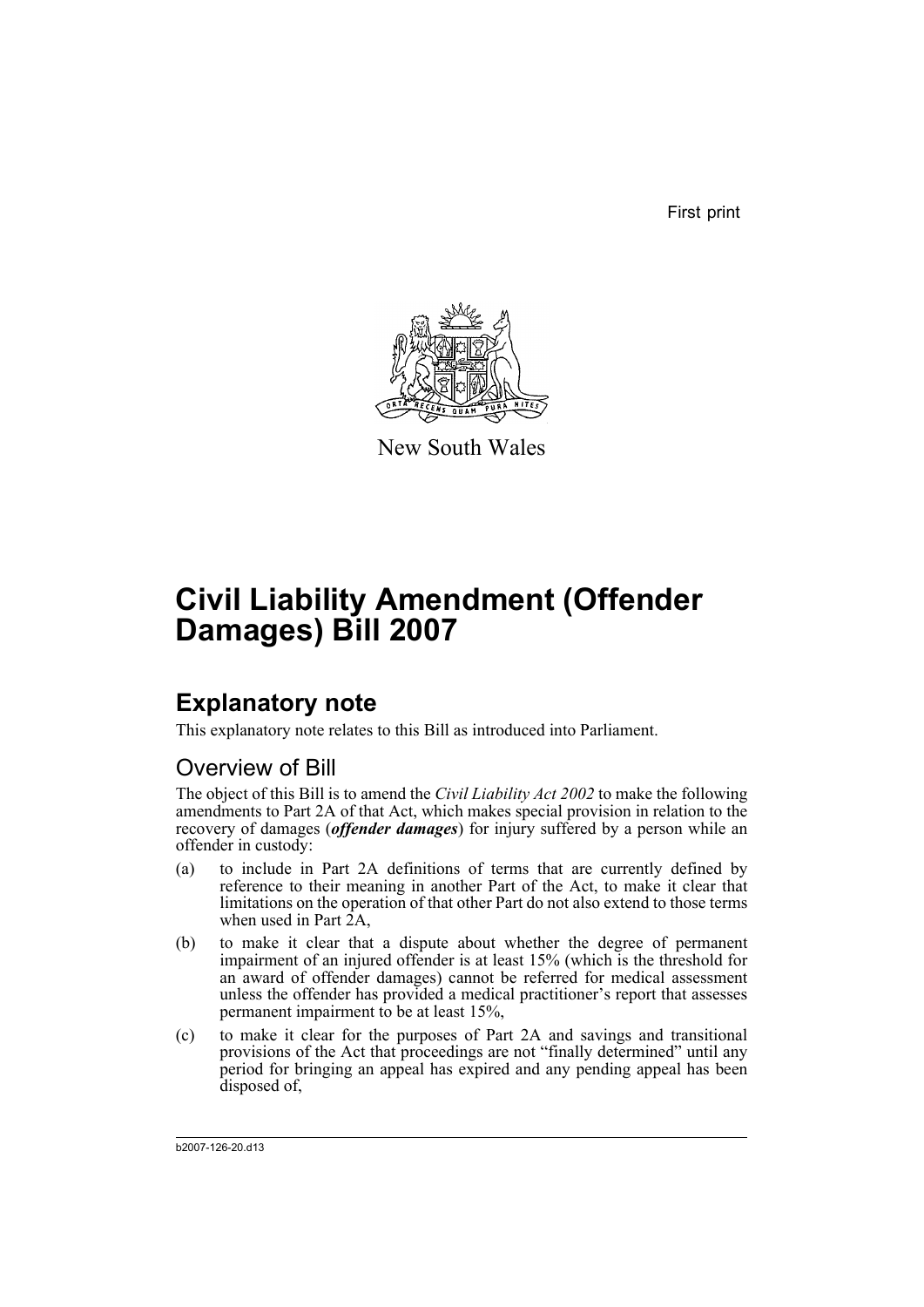Explanatory note

(d) to clarify the operation of transitional provisions relating to 2006 amendments to the Act (dealing with provisions that require offender damages to be held in trust for the payment of claims by the offender's victims) so that it will be absolutely clear that the amendments extend to cases in which offender damages were awarded before the commencement of the amendments.

The amendments overcome the effect of recent court decisions (*State of New South Wales v Bujdoso* [2007] NSWCA 44, *Hiron v State of New South Wales & Anor* [2007] NSWSC 152 and *State of New South Wales v Napier Keen Pty Limited* [2007] NSWSC 644).

#### Outline of provisions

**Clause 1** sets out the name (also called the short title) of the proposed Act.

**Clause 2** provides for the commencement of the proposed Act on the date of assent to the proposed Act.

**Clause 3** is a formal provision that gives effect to the amendments to the *Civil Liability Act 2002* set out in Schedule 1.

**Clause 4** provides for the repeal of the proposed Act after all the amendments made by the proposed Act have commenced. Once the amendments have commenced the proposed Act will be spent and section 30 of the *Interpretation Act 1987* provides that the repeal of an amending Act does not affect the amendments made by that Act.

### **Schedule 1 Amendments**

**Schedule 1 [1] and [2]** make the amendments referred to in paragraph (a) of the Overview.

**Schedule 1 [3]** makes the amendment referred to in paragraph (b) of the Overview.

**Schedule 1 [4], [5] and [7]** make the amendments referred to in paragraph (c) of the Overview.

**Schedule 1 [8] and [9]** make the amendments referred to in paragraph (d) of the Overview.

**Schedule 1 [6] and [10]** enact consequential savings and transitional provisions.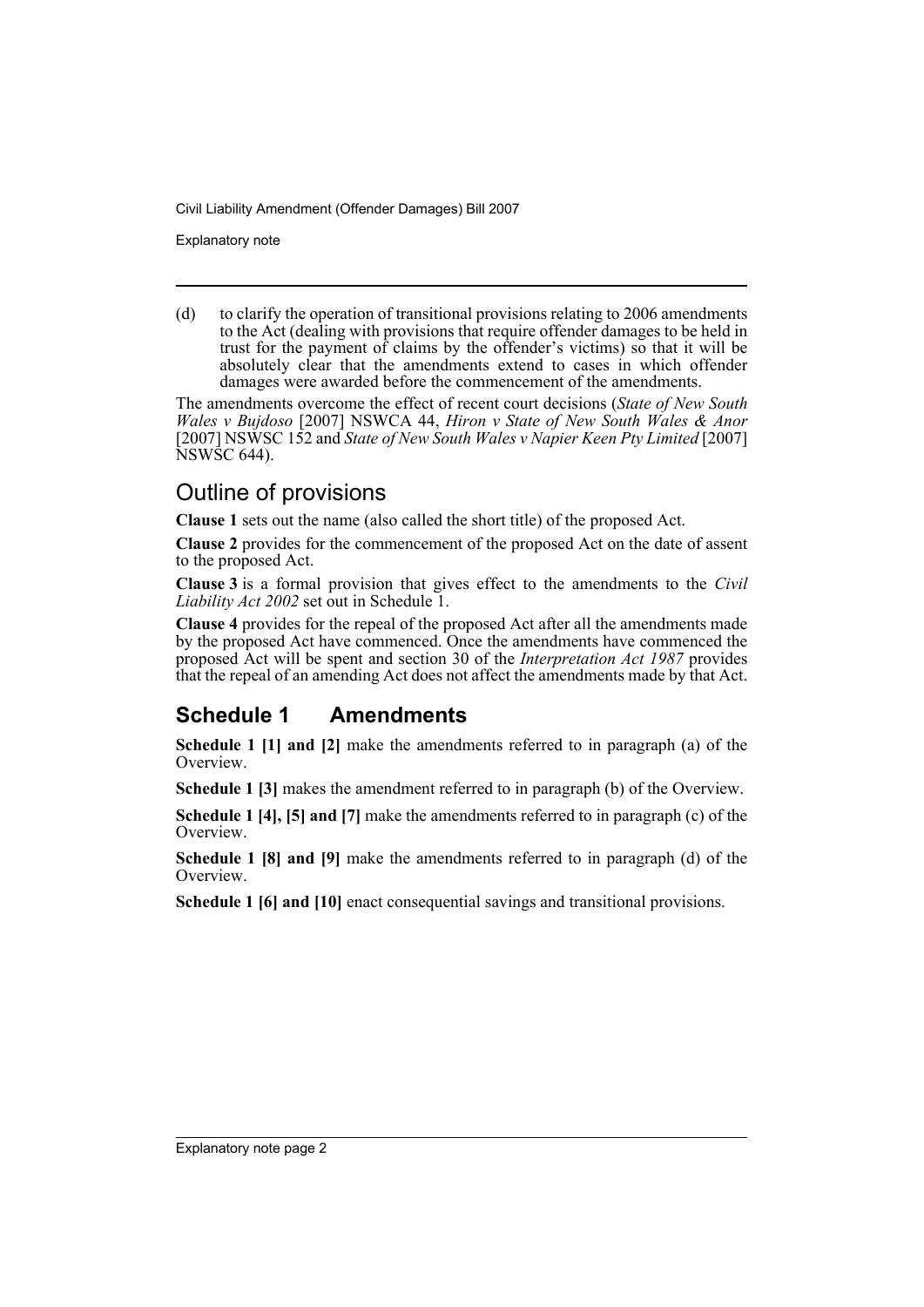First print



New South Wales

# **Civil Liability Amendment (Offender Damages) Bill 2007**

## **Contents**

|    |                                             | Page |
|----|---------------------------------------------|------|
| 1. | Name of Act                                 |      |
| 2. | Commencement                                |      |
| 3  | Amendment of Civil Liability Act 2002 No 22 | ◠    |
| 4  | Repeal of Act                               |      |
|    | Schedule 1 Amendments                       |      |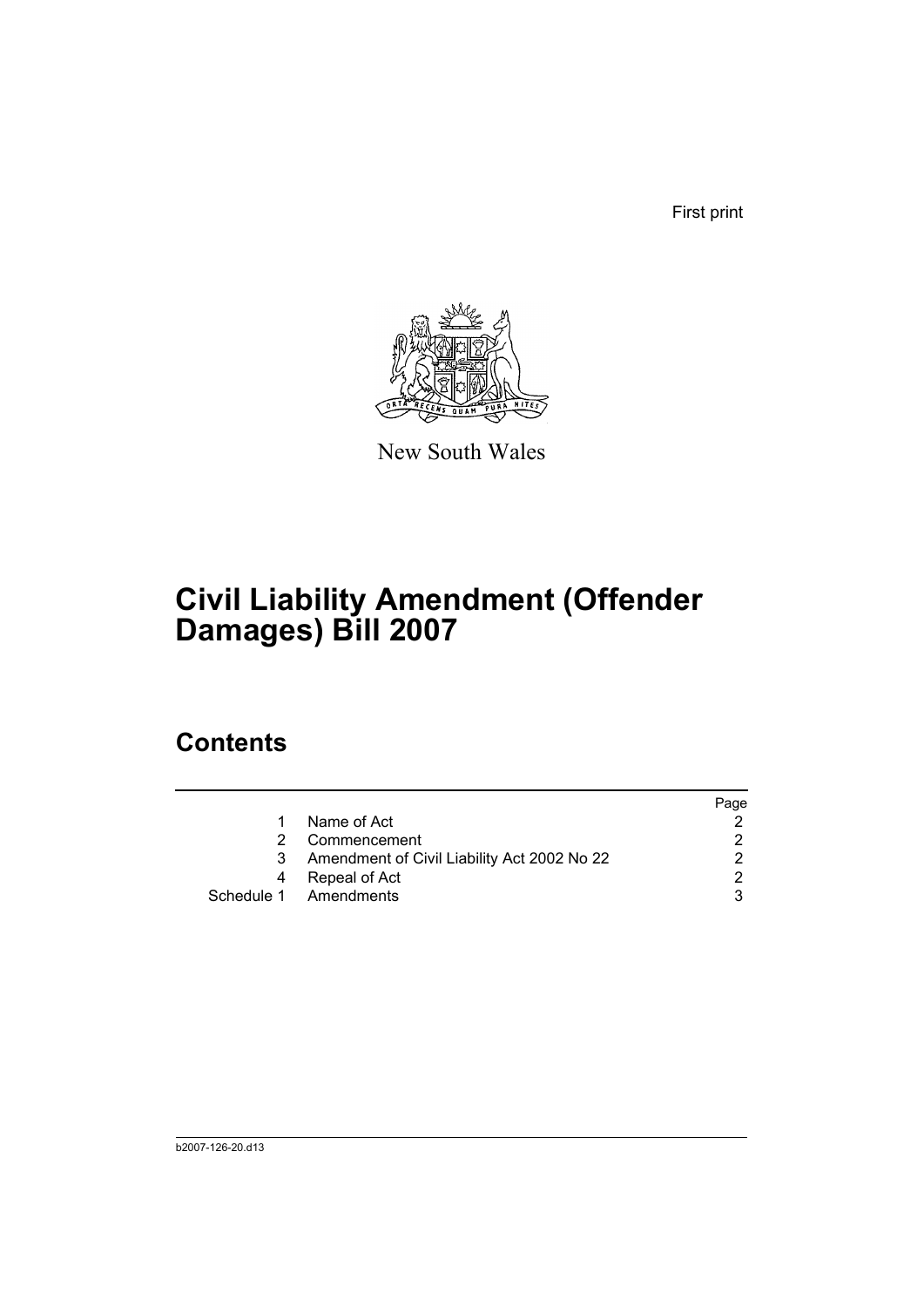Contents

Page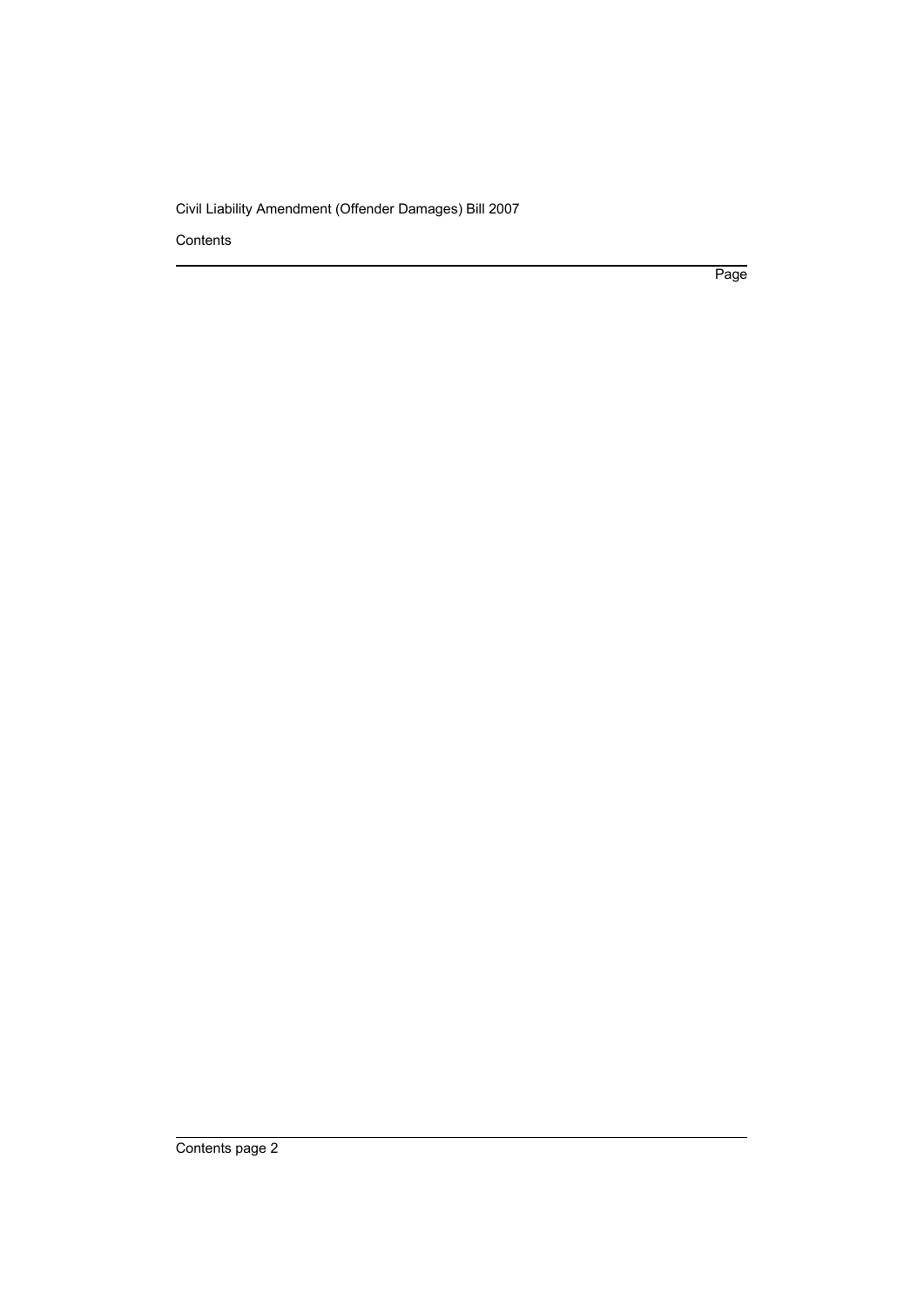

New South Wales

## **Civil Liability Amendment (Offender Damages) Bill 2007**

No , 2007

#### **A Bill for**

An Act to amend the *Civil Liability Act 2002* to make further provision for medical assessment of disputes and transitional arrangements concerning claims for offender damages.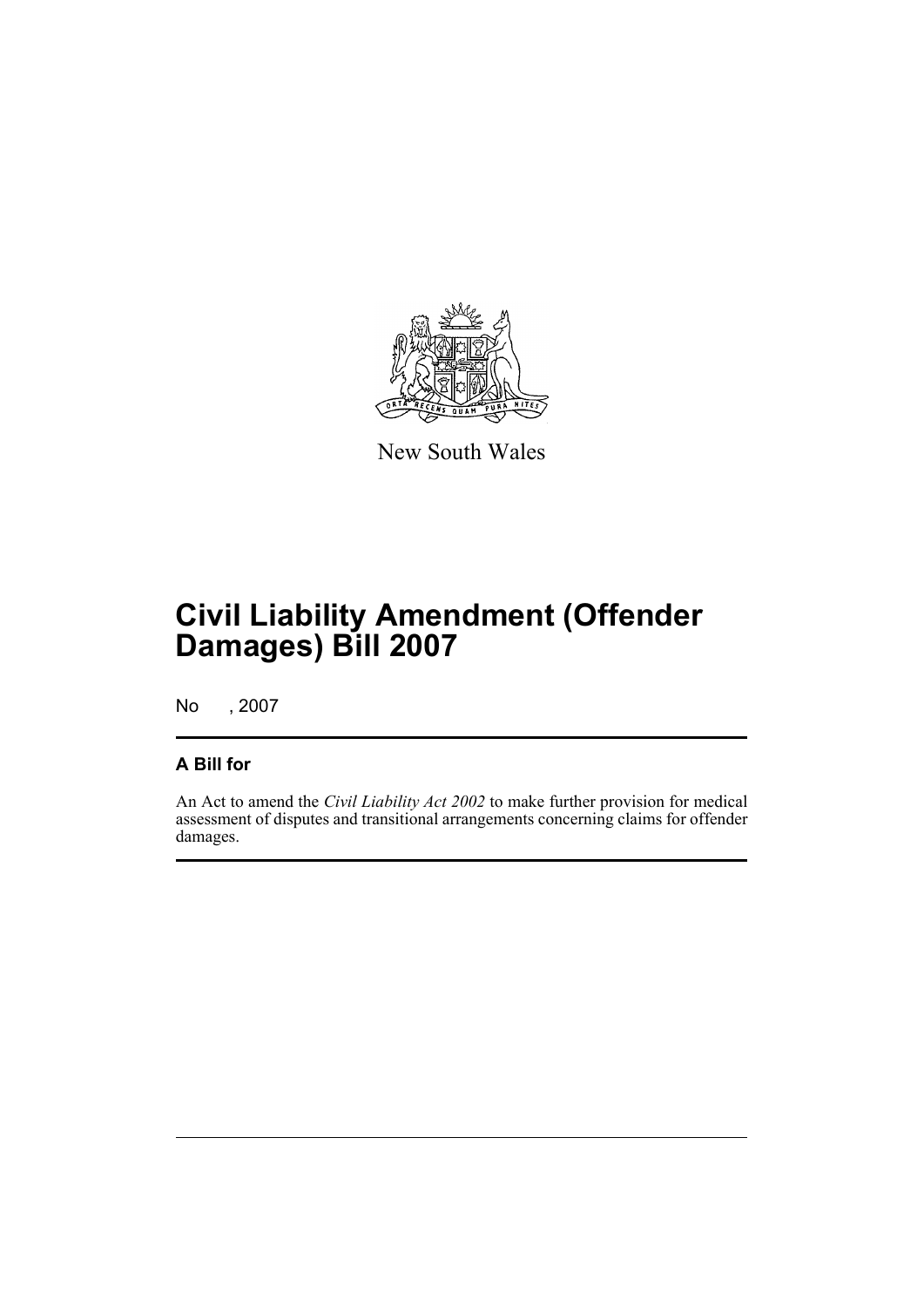<span id="page-5-3"></span><span id="page-5-2"></span><span id="page-5-1"></span><span id="page-5-0"></span>

|              |     | The Legislature of New South Wales enacts:                                                                                                                | 1                   |
|--------------|-----|-----------------------------------------------------------------------------------------------------------------------------------------------------------|---------------------|
| 1            |     | Name of Act                                                                                                                                               | $\overline{2}$      |
|              |     | This Act is the Civil Liability Amendment (Offender Damages)<br>Act 2007.                                                                                 | 3<br>$\overline{4}$ |
| $\mathbf{2}$ |     | <b>Commencement</b>                                                                                                                                       | 5                   |
|              |     | This Act commences on the date of assent to this Act.                                                                                                     | 6                   |
| 3            |     | Amendment of Civil Liability Act 2002 No 22                                                                                                               | $\overline{7}$      |
|              |     | The Civil Liability Act 2002 is amended as set out in Schedule 1.                                                                                         | 8                   |
| 4            |     | <b>Repeal of Act</b>                                                                                                                                      | 9                   |
|              | (1) | This Act is repealed on the day following the day on which this Act<br>commences.                                                                         | 10<br>11            |
|              | (2) | The repeal of this Act does not, because of the operation of section 30<br>of the <i>Interpretation Act 1987</i> , affect any amendment made by this Act. | 12<br>13            |
|              |     |                                                                                                                                                           |                     |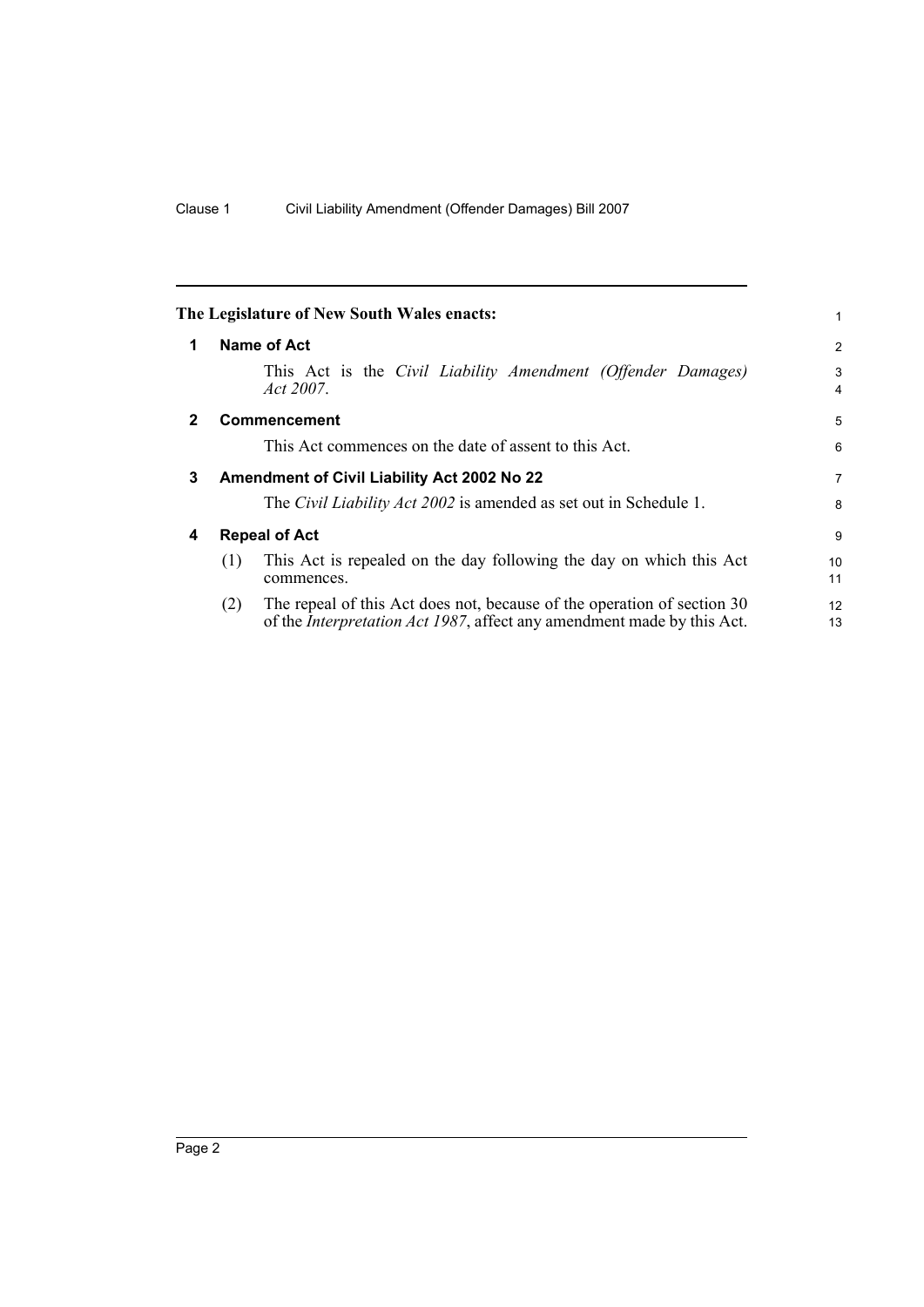Amendments Schedule 1

<span id="page-6-0"></span>

|       | <b>Schedule 1</b>                                |     | <b>Amendments</b>                                                                                                                                                                 | 1              |
|-------|--------------------------------------------------|-----|-----------------------------------------------------------------------------------------------------------------------------------------------------------------------------------|----------------|
|       |                                                  |     | (Section 3)                                                                                                                                                                       | 2              |
| [1]   | <b>Section 26A Definitions</b>                   |     |                                                                                                                                                                                   | 3              |
|       | Insert in alphabetical order in section 26A (1): |     |                                                                                                                                                                                   | 4              |
|       |                                                  |     | <i>injury</i> means personal injury and includes the following:                                                                                                                   | 5              |
|       |                                                  | (a) | impairment of a person's physical or mental condition,                                                                                                                            | 6              |
|       |                                                  | (b) | disease.                                                                                                                                                                          | 7              |
|       |                                                  |     | <i>personal injury damages</i> means damages that relate to the death<br>of or injury to a person.                                                                                | 8<br>9         |
| [2]   | Section 26A (2)                                  |     |                                                                                                                                                                                   | 10             |
|       | Omit the subsection.                             |     |                                                                                                                                                                                   | 11             |
| $[3]$ |                                                  |     | Section 26D Assessment of permanent impairment                                                                                                                                    | 12             |
|       | Insert after section $26D(3)$ :                  |     |                                                                                                                                                                                   | 13             |
|       | (3A)                                             |     | A dispute about the degree of permanent impairment of an                                                                                                                          | 14             |
|       |                                                  |     | injured offender cannot be referred for assessment unless the<br>offender has provided the protected defendant with a medical                                                     | 15<br>16       |
|       |                                                  |     | report by a medical practitioner that assesses that the degree of                                                                                                                 | 17             |
|       |                                                  |     | permanent impairment of the injured offender is at least 15% and<br>sets out the medical practitioner's reasons for that assessment.                                              | 18<br>19       |
| [4]   |                                                  |     | Section 26M Victim trust fund available to satisfy eligible victim claims                                                                                                         | 20             |
|       |                                                  |     | Omit section 26M (4). Insert instead:                                                                                                                                             | 21             |
|       | (4)                                              |     | A claim is not finally determined if:                                                                                                                                             | 22             |
|       |                                                  | (a) | any period for bringing an appeal as of right in respect of                                                                                                                       | 23             |
|       |                                                  |     | the claim has not expired (ignoring any period that may be<br>available by way of extension of time to appeal), or                                                                | 24<br>25       |
|       |                                                  | (b) | any appeal in respect of the claim is pending (whether or<br>not it is an appeal brought as of right).                                                                            | 26<br>27       |
| [5]   |                                                  |     | Section 26R Payment to offender of trust fund surplus                                                                                                                             | 28             |
|       | Insert after section $26R(1)$ :                  |     |                                                                                                                                                                                   | 29             |
|       | A claim is not finally determined if:<br>(1A)    |     |                                                                                                                                                                                   | 30             |
|       |                                                  | (a) | any period for bringing an appeal as of right in respect of<br>the claim has not expired (ignoring any period that may be<br>available by way of extension of time to appeal), or | 31<br>32<br>33 |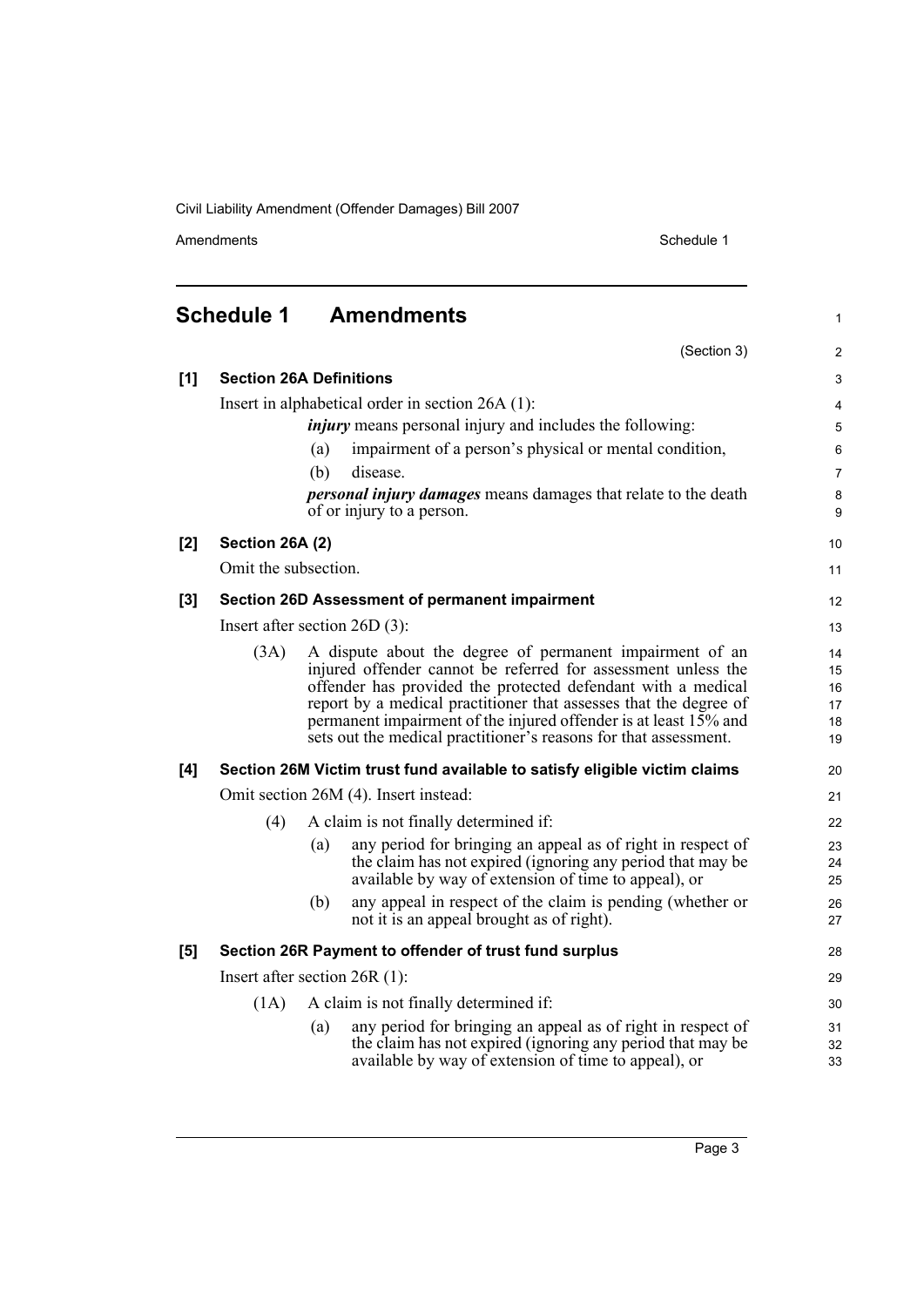Schedule 1 Amendments

|       | any appeal in respect of the claim is pending (whether or<br>(b)<br>not it is an appeal brought as of right).                                                                                                                                                                                                                                                                                                                                                                                                                                                                                   |  |  |
|-------|-------------------------------------------------------------------------------------------------------------------------------------------------------------------------------------------------------------------------------------------------------------------------------------------------------------------------------------------------------------------------------------------------------------------------------------------------------------------------------------------------------------------------------------------------------------------------------------------------|--|--|
| [6]   | <b>Schedule 1 Savings and transitional provisions</b>                                                                                                                                                                                                                                                                                                                                                                                                                                                                                                                                           |  |  |
|       | Insert at the end of clause $1(1)$ :                                                                                                                                                                                                                                                                                                                                                                                                                                                                                                                                                            |  |  |
|       | Civil Liability Amendment (Offender Damages) Act 2007                                                                                                                                                                                                                                                                                                                                                                                                                                                                                                                                           |  |  |
| $[7]$ | Schedule 1, clause 1A                                                                                                                                                                                                                                                                                                                                                                                                                                                                                                                                                                           |  |  |
|       | Insert after clause 1 of Schedule 1:                                                                                                                                                                                                                                                                                                                                                                                                                                                                                                                                                            |  |  |
|       | 1Α<br><b>Final determination of proceedings</b>                                                                                                                                                                                                                                                                                                                                                                                                                                                                                                                                                 |  |  |
|       | For the purposes of this Schedule, proceedings are not finally<br>determined if:                                                                                                                                                                                                                                                                                                                                                                                                                                                                                                                |  |  |
|       | any period for bringing an appeal as of right in respect of<br>(a)<br>the proceedings has not expired (ignoring any period that<br>may be available by way of extension of time to appeal), or                                                                                                                                                                                                                                                                                                                                                                                                  |  |  |
|       | any appeal in respect of the proceedings is pending<br>(b)<br>(whether or not it is an appeal brought as of right).                                                                                                                                                                                                                                                                                                                                                                                                                                                                             |  |  |
| [8]   | Schedule 1, clause 25 Deemed commencement of, and application of,<br>amendments to section 3B (1) (a)                                                                                                                                                                                                                                                                                                                                                                                                                                                                                           |  |  |
|       | Omit clause 25 (5). Insert instead:                                                                                                                                                                                                                                                                                                                                                                                                                                                                                                                                                             |  |  |
|       | (5)<br>Despite subclause (4), this clause does apply for the purpose of<br>the application of Division 6 of Part 2A to an award of damages<br>made against a protected defendant before the commencement of<br>this clause (even if any proceedings resulting in or in respect of<br>that award were finally determined before that commencement).<br>This clause does not apply for that purpose if the award has been<br>wholly or partly satisfied (before or after the commencement of<br>this clause) by payment to or at the direction of the person to<br>whom the damages were awarded. |  |  |
| [9]   | Schedule 1, clause 26 Definition of "offender in custody" in section 26A                                                                                                                                                                                                                                                                                                                                                                                                                                                                                                                        |  |  |
|       | Omit clause 26 (4). Insert instead:                                                                                                                                                                                                                                                                                                                                                                                                                                                                                                                                                             |  |  |
|       | Despite subclause $(3)$ , this clause does apply for the purpose of<br>(4)<br>the application of Division 6 of Part 2A to an award of damages<br>made against a protected defendant before the commencement of<br>this clause (even if any proceedings resulting in or in respect of<br>that award were finally determined before that commencement).<br>This clause does not apply for that purpose if the award has been<br>wholly or partly satisfied (before or after the commencement of                                                                                                   |  |  |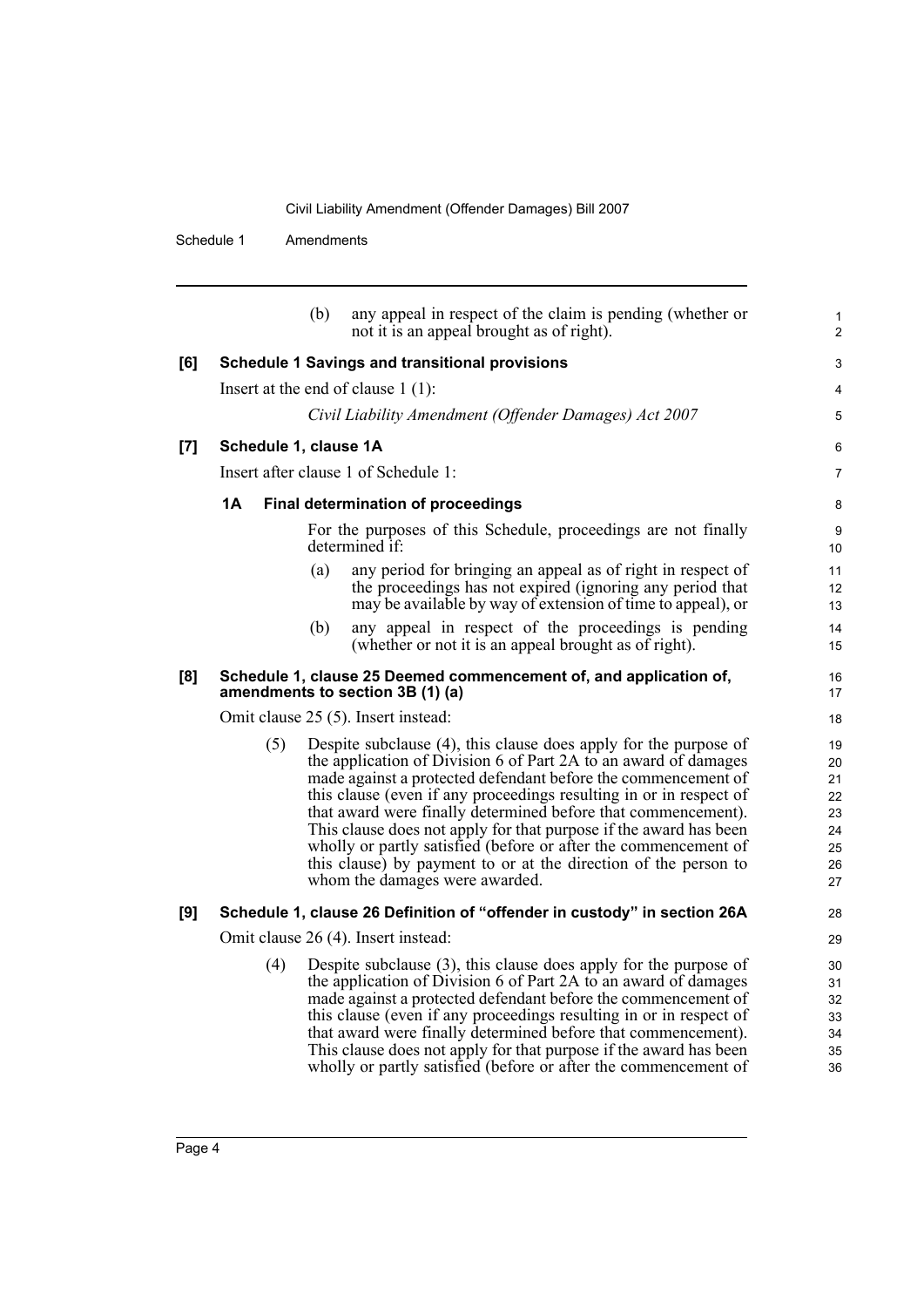Amendments Schedule 1

|        |                                    |     | this clause) by payment to or at the direction of the person to<br>whom the damages were awarded.                                                                                                                                                                                                                                                                                                                                                                                                                                                                                                         | $\mathbf{1}$<br>$\overline{2}$                           |  |
|--------|------------------------------------|-----|-----------------------------------------------------------------------------------------------------------------------------------------------------------------------------------------------------------------------------------------------------------------------------------------------------------------------------------------------------------------------------------------------------------------------------------------------------------------------------------------------------------------------------------------------------------------------------------------------------------|----------------------------------------------------------|--|
| $[10]$ | Schedule 1, Part 10                |     |                                                                                                                                                                                                                                                                                                                                                                                                                                                                                                                                                                                                           |                                                          |  |
|        | Insert after Part 9 of Schedule 1: |     |                                                                                                                                                                                                                                                                                                                                                                                                                                                                                                                                                                                                           |                                                          |  |
|        |                                    |     | Part 10 Provisions consequent on enactment of<br><b>Civil Liability Amendment (Offender</b><br>Damages) Act 2007                                                                                                                                                                                                                                                                                                                                                                                                                                                                                          | 5<br>6<br>$\overline{7}$                                 |  |
|        | 27                                 |     | <b>Definition</b>                                                                                                                                                                                                                                                                                                                                                                                                                                                                                                                                                                                         | 8                                                        |  |
|        |                                    |     | In this Part, 2007 amending Act means the Civil Liability<br>Amendment (Offender Damages) Act 2007.                                                                                                                                                                                                                                                                                                                                                                                                                                                                                                       | $\boldsymbol{9}$<br>10                                   |  |
|        | 28                                 |     | Definition of "personal injury damages"                                                                                                                                                                                                                                                                                                                                                                                                                                                                                                                                                                   | 11                                                       |  |
|        |                                    | (1) | The amendments made by the 2007 amending Act to section 26A<br><i>(the 26A amendments)</i> extend to civil liability arising, and any<br>award of damages in respect of such civil liability made, before<br>the commencement of those amendments.                                                                                                                                                                                                                                                                                                                                                        | 12<br>13<br>14<br>15                                     |  |
|        |                                    | (2) | The 26A amendments do not affect any final determination of<br>legal proceedings made by a court or tribunal before the<br>commencement of those amendments.                                                                                                                                                                                                                                                                                                                                                                                                                                              | 16<br>17<br>18                                           |  |
|        |                                    | (3) | Despite subclause (2), the 26A amendments do apply for the<br>purpose of the application of Division 6 of Part 2A to an award<br>of damages made against a protected defendant before the<br>commencement of those amendments (even if any proceedings<br>resulting in or in respect of that award were finally determined<br>before that commencement). The 26A amendments do not apply<br>for that purpose if the award has been wholly or partly satisfied<br>(before or after commencement of the amendments) by payment<br>to or at the direction of the person to whom the damages were<br>awarded. | 19<br>20<br>21<br>22<br>23<br>24<br>25<br>26<br>27<br>28 |  |
|        | 29                                 |     | Final determination of proceedings                                                                                                                                                                                                                                                                                                                                                                                                                                                                                                                                                                        | 29                                                       |  |
|        |                                    |     | Clause 1A of this Schedule does not affect any decision of a court<br>made before the commencement of that clause (as inserted by the<br>2007 amending Act).                                                                                                                                                                                                                                                                                                                                                                                                                                              | 30<br>31<br>32                                           |  |